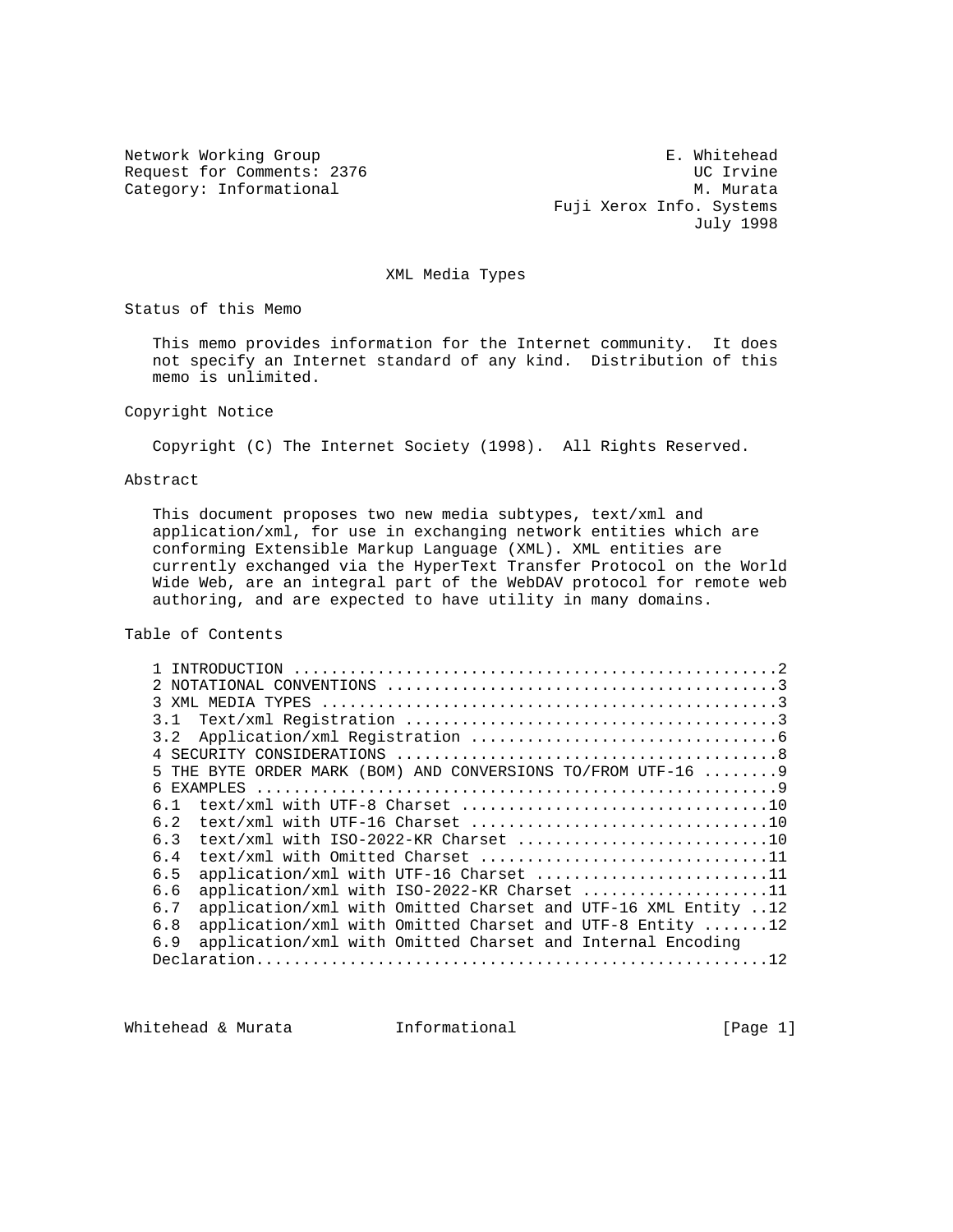| 10 FULL COPYRIGHT STATEMENT $\ldots \ldots \ldots \ldots \ldots \ldots \ldots \ldots \ldots \ldots \ldots \ldots \ldots$ |  |
|--------------------------------------------------------------------------------------------------------------------------|--|

#### 1 Introduction

 The World Wide Web Consortium (W3C) has issued a Recommendation [REC-XML] which defines the Extensible Markup Language (XML), version 1. To enable the exchange of XML network entities, this document proposes two new media types, text/xml and application/xml.

 XML entities are currently exchanged on the World Wide Web, and XML is also used for property values and parameter marshalling by the WebDAV protocol for remote web authoring. Thus, there is a need for a media type to properly label the exchange of XML network entities. (Note that, as sometimes happens between two communities, both MIME and XML have defined the term entity, with different meanings.)

 Although XML is a subset of the Standard Generalized Markup Language (SGML) [ISO-8897], and currently is assigned the media types text/sgml and application/sgml, there are several reasons why use of text/sgml or application/sgml to label XML is inappropriate. First, there exist many applications which can process XML, but which cannot process SGML, due to SGML's larger feature set. Second, SGML applications cannot always process XML entities, because XML uses features of recent technical corrigenda to SGML. Third, the definition of text/sgml and application/sgml [RFC-1874] includes parameters for SGML bit combination transformation format (SGML bctf), and SGML boot attribute (SGML-boot). Since XML does not use these parameters, it would be ambiguous if such parameters were given for an XML entity. For these reasons, the best approach for labeling XML network entities is to provide new media types for XML.

 Since XML is an integral part of the WebDAV Distributed Authoring Protocol, and since World Wide Web Consortium Recommendations have conventionally been assigned IETF tree media types, and since similar media types (HTML, SGML) have been assigned IETF tree media types, the XML media types also belong in the IETF media types tree.

Whitehead & Murata **Informational Informational** [Page 2]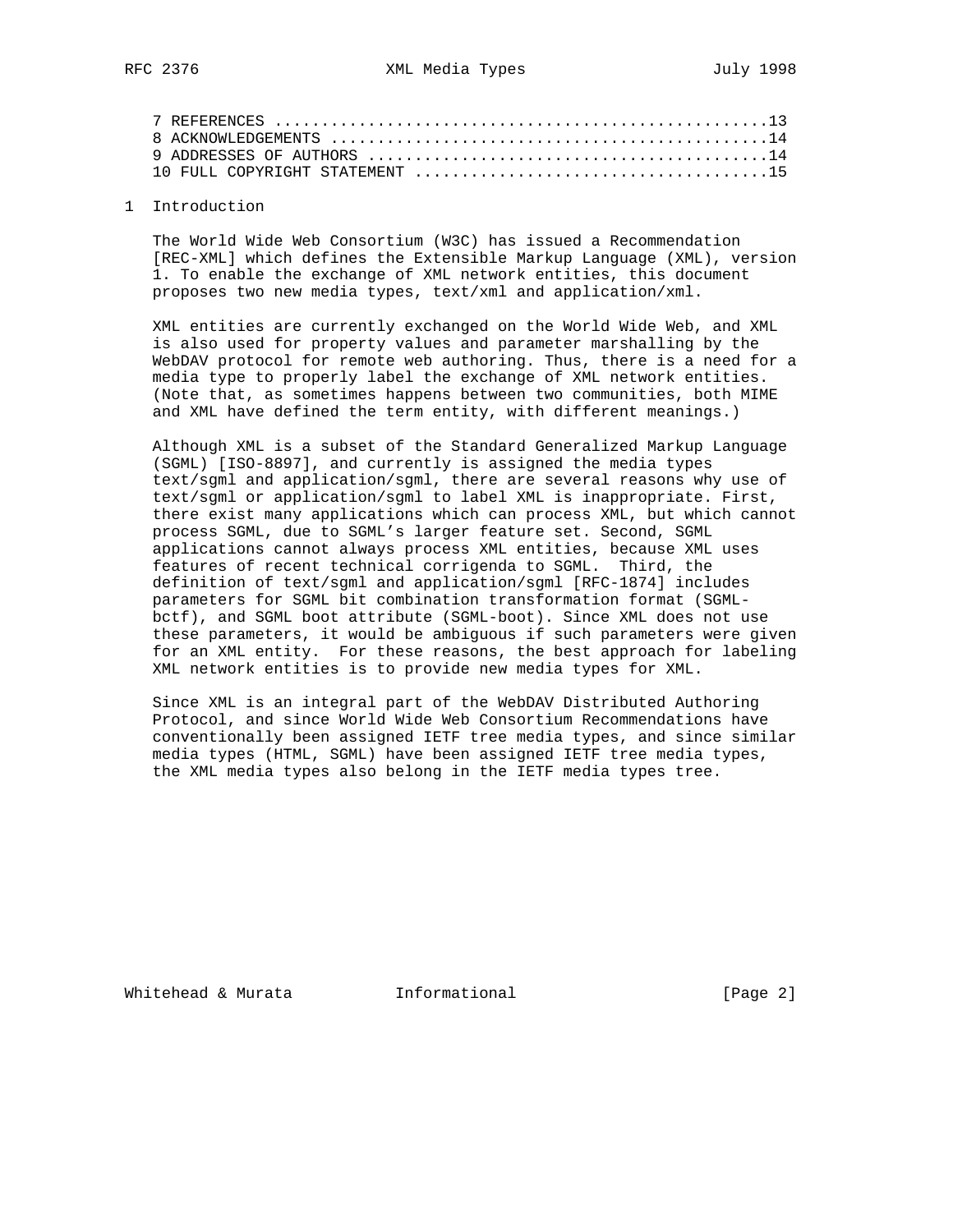## 2 Notational Conventions

 The key words "MUST", "MUST NOT", "REQUIRED", "SHALL", "SHALL NOT", "SHOULD", "SHOULD NOT", "RECOMMENDED", "MAY", and "OPTIONAL" in this document are to be interpreted as described in [RFC-2119].

# 3 XML Media Types

 This document introduces two new media types for XML entities, text/xml and application/xml. Registration information for these media types are described in the sections below.

 Every XML entity is suitable for use with the application/xml media type without modification. But this does not exploit the fact that XML can be treated as plain text in many cases. MIME user agents (and web user agents) that do not have explicit support for application/xml will treat it as application/octet-stream, for example, by offering to save it to a file.

 To indicate that an XML entity should be treated as plain text by default, use the text/xml media type. This restricts the encoding used in the XML entity to those that are compatible with the requirements for text media types as described in [RFC-2045] and [RFC-2046], e.g., UTF-8, but not UTF-16 (except for HTTP).

 XML provides a general framework for defining sequences of structured data. In some cases, it may be desirable to define new media types which use XML but define a specific application of XML, perhaps due to domain-specific security considerations or runtime information. This document does not prohibit future media types dedicated to such XML applications. However, developers of such media types are recommended to use this document as a basis. In particular, the charset parameter should be used in the same manner.

 Within the XML specification, XML entities can be classified into four types. In the XML terminology, they are called "document entities", "external DTD subsets", "external parsed entities", and "external parameter entities". The media types text/xml and application/xml can be used for any of these four types.

3.1 Text/xml Registration

 MIME media type name: text MIME subtype name: xml Mandatory parameters: none

Whitehead & Murata **Informational Informational** [Page 3]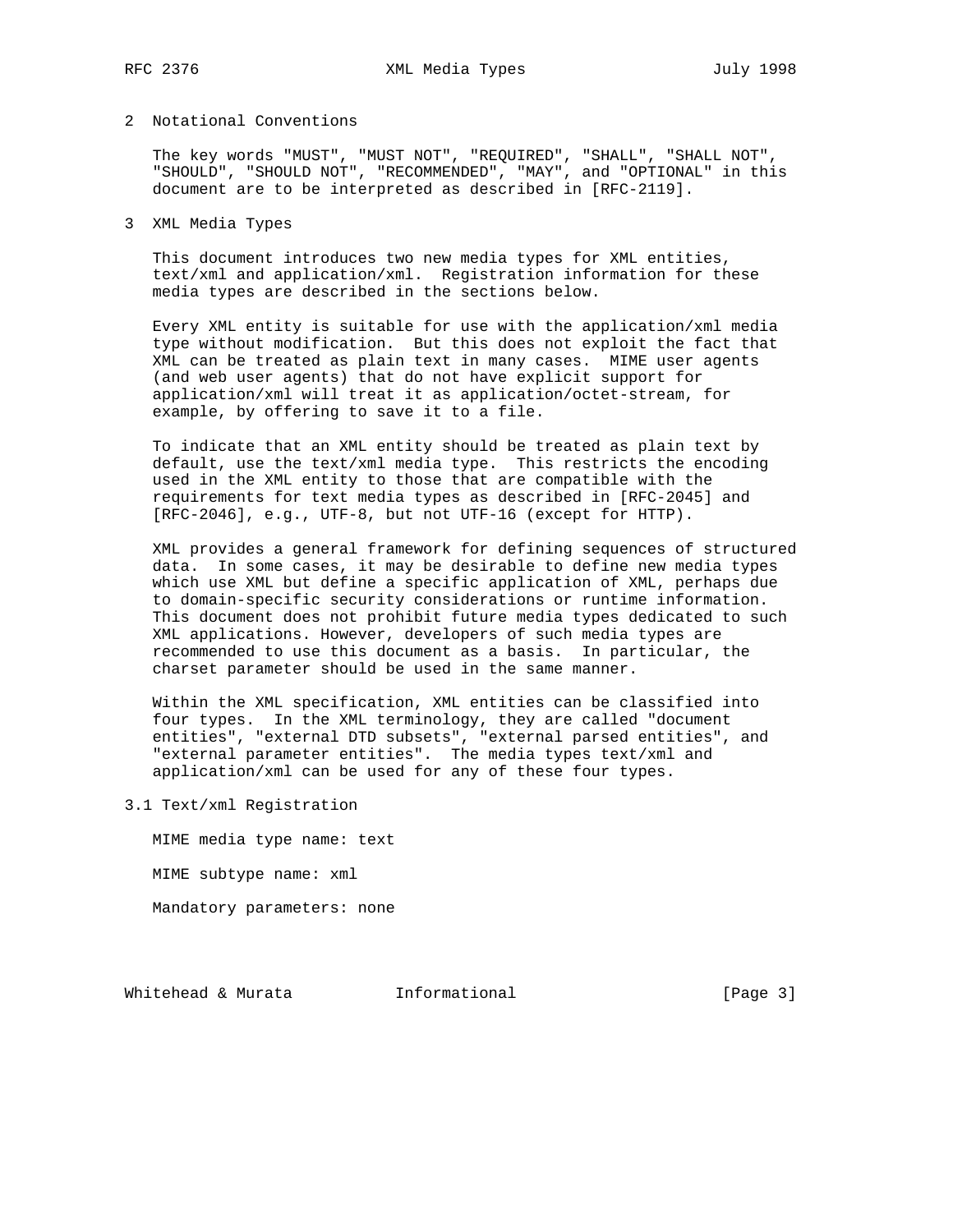## Optional parameters: charset

 Although listed as an optional parameter, the use of the charset parameter is STRONGLY RECOMMENDED, since this information can be used by XML processors to determine authoritatively the character encoding of the XML entity. The charset parameter can also be used to provide protocol-specific operations, such as charset-based content negotiation in HTTP. "UTF-8" [RFC-2279] is the recommended value, representing the UTF-8 charset. UTF-8 is supported by all conforming XML processors [REC-XML].

 If the XML entity is transmitted via HTTP, which uses a MIME-like mechanism that is exempt from the restrictions on the text top level type (see section 19.4.1 of HTTP 1.1 [RFC-2068]), "UTF-16" (Appendix C.3 of [UNICODE] and Amendment 1 of [ISO-10646]) is also recommended. UTF-16 is supported by all conforming XML processors [REC-XML]. Since the handling of CR, LF and NUL for text types in most MIME applications would cause undesired transformations of individual octets in UTF-16 multi-octet characters, gateways from HTTP to these MIME applications MUST transform the XML entity from a text/xml; charset="utf-16" to application/xml; charset="utf-16".

 Conformant with [RFC-2046], if a text/xml entity is received with the charset parameter omitted, MIME processors and XML processors MUST use the default charset value of "us-ascii". In cases where the XML entity is transmitted via HTTP, the default charset value is still "us-ascii".

 Since the charset parameter is authoritative, the charset is not always declared within an XML encoding declaration. Thus, special care is needed when the recipient strips the MIME header and provides persistent storage of the received XML entity (e.g., in a file system). Unless the charset is UTF-8 or UTF-16, the recipient SHOULD also persistently store information about the charset, perhaps by embedding a correct XML encoding declaration within the XML entity.

Encoding considerations:

 This media type MAY be encoded as appropriate for the charset and the capabilities of the underlying MIME transport. For 7-bit transports, data in both UTF-8 and UTF-16 is encoded in quoted printable or base64. For 8-bit clean transport (e.g., ESMTP, 8BITMIME, or NNTP), UTF-8 is not encoded, but UTF-16 is base64 encoded. For binary clean transports (e.g., HTTP), no content transfer-encoding is necessary.

Whitehead & Murata **Informational Informational** [Page 4]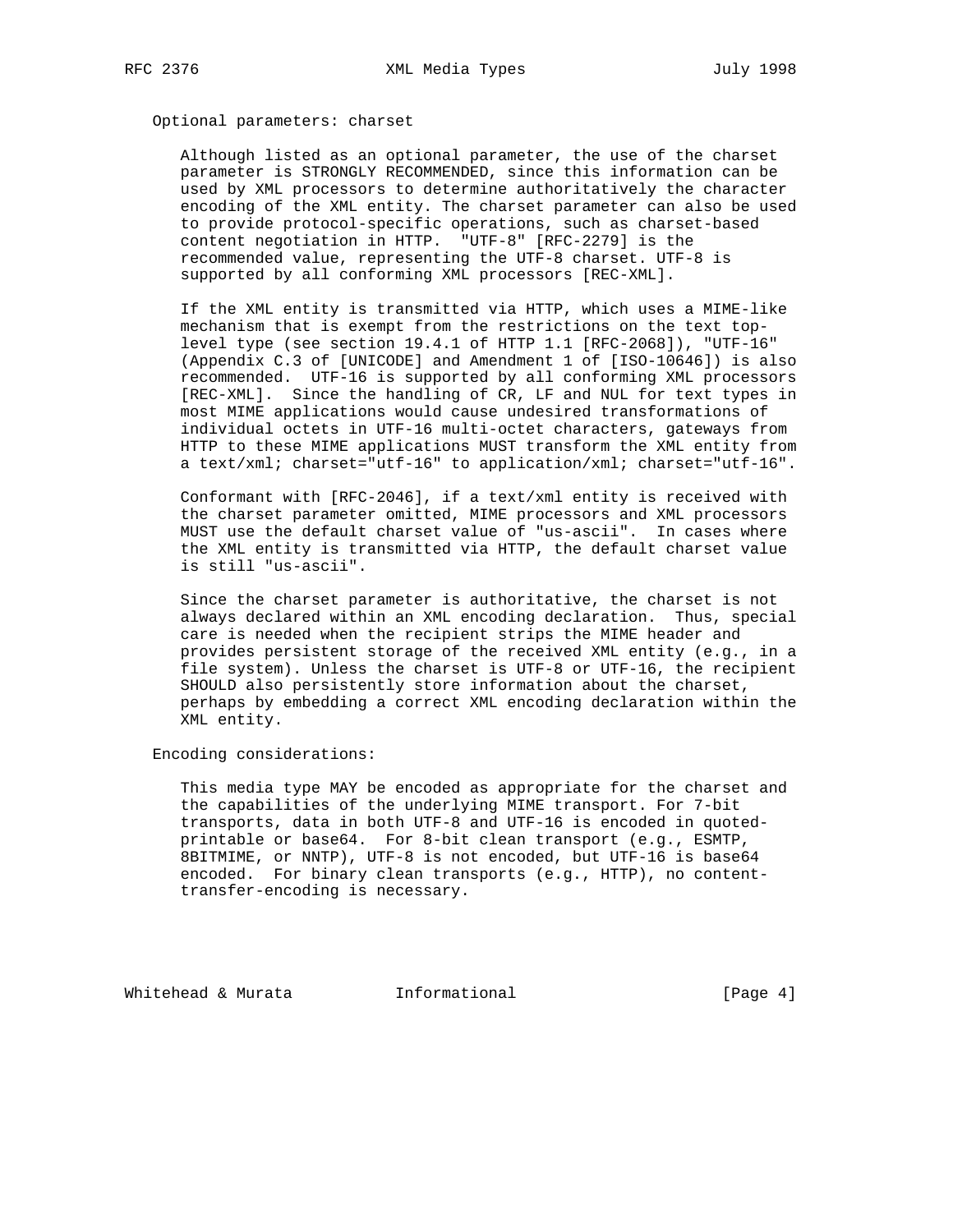Security considerations:

See section 4 below.

Interoperability considerations:

 XML has proven to be interoperable across WebDAV clients and servers, and for import and export from multiple XML authoring tools.

Published specification: see [REC-XML]

Applications which use this media type:

 XML is device-, platform-, and vendor-neutral and is supported by a wide range of Web user agents, WebDAV clients and servers, as well as XML authoring tools.

Additional information:

Magic number(s): none

 Although no byte sequences can be counted on to always be present, XML entities in ASCII-compatible charsets (including UTF-8) often begin with hexadecimal 3C 3F 78 6D 6C ("<?xml"). For more information, see Appendix F of [REC-XML].

File extension(s): .xml, .dtd Macintosh File Type Code(s): "TEXT"

Person & email address for further information:

 Dan Connolly <connolly@w3.org> Murata Makoto (Family Given) <murata@fxis.fujixerox.co.jp>

Intended usage: COMMON

Author/Change controller:

 The XML specification is a work product of the World Wide Web Consortium's XML Working Group, and was edited by:

 Tim Bray <tbray@textuality.com> Jean Paoli <jeanpa@microsoft.com> C. M. Sperberg-McQueen <cmsmcq@uic.edu>

 The W3C, and the W3C XML working group, has change control over the XML specification.

Whitehead & Murata **Informational Informational** [Page 5]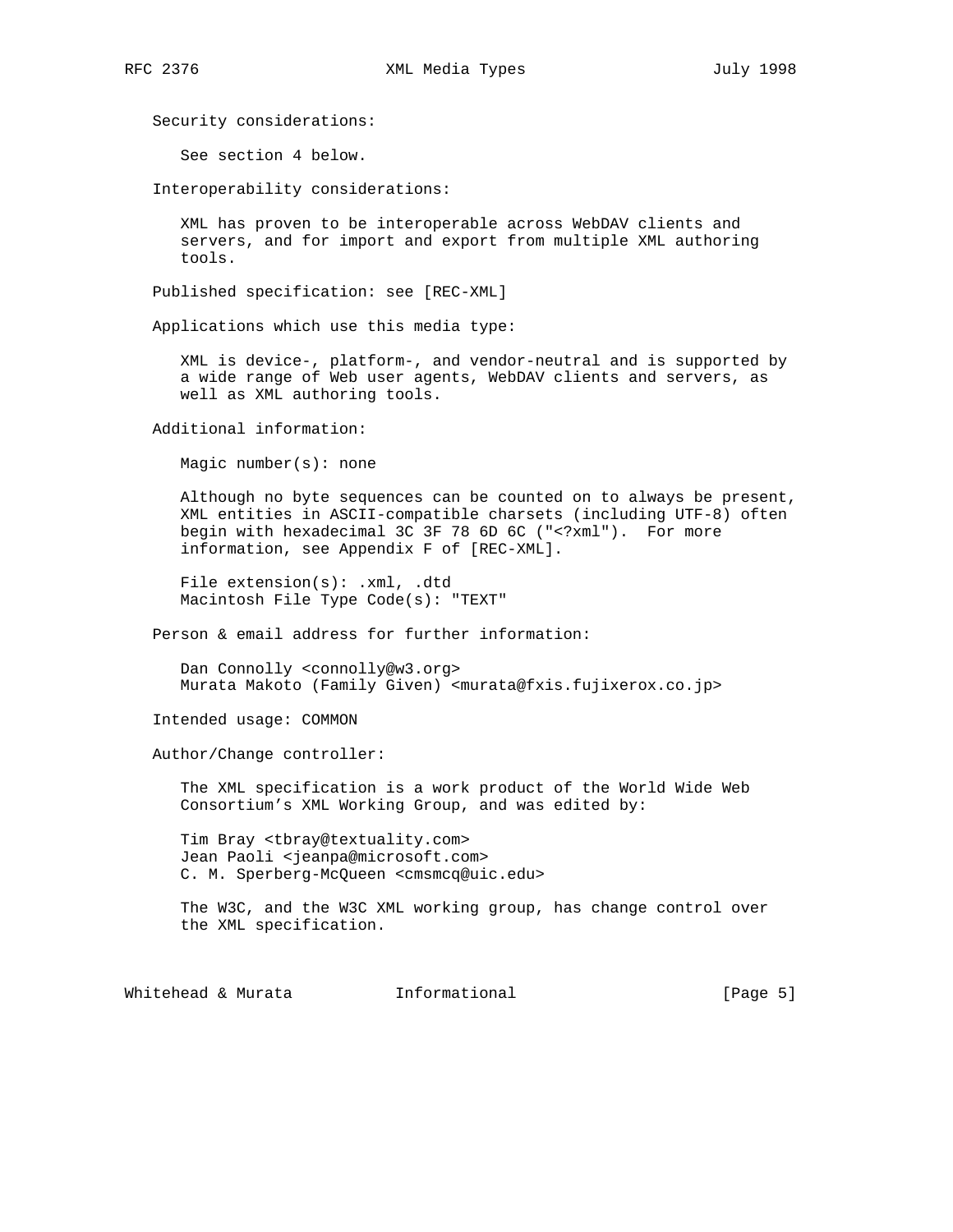## 3.2 Application/xml Registration

MIME media type name: application

MIME subtype name: xml

Mandatory parameters: none

Optional parameters: charset

 Although listed as an optional parameter, the use of the charset parameter is STRONGLY RECOMMENDED, since this information can be used by XML processors to determine authoritatively the charset of the XML entity. The charset parameter can also be used to provide protocol-specific operations, such as charset-based content negotiation in HTTP.

 "UTF-8" [RFC-2279] and "UTF-16" (Appendix C.3 of [UNICODE] and Amendment 1 of [ISO-10646]) are the recommended values, representing the UTF-8 and UTF-16 charsets, respectively. These charsets are preferred since they are supported by all conforming XML processors [REC-XML].

 If an application/xml entity is received where the charset parameter is omitted, no information is being provided about the charset by the MIME Content-Type header. Conforming XML processors MUST follow the requirements in section 4.3.3 of [REC-XML] which directly address this contingency. However, MIME processors which are not XML processors should not assume a default charset if the charset parameter is omitted from an application/xml entity.

 Since the charset parameter is authoritative, the charset is not always declared within an XML encoding declaration. Thus, special care is needed when the recipient strips the MIME header and provides persistent storage of the received XML entity (e.g., in a file system). Unless the charset is UTF-8 or UTF-16, the recipient SHOULD also persistently store information about the charset, perhaps by embedding a correct XML encoding declaration within the XML entity.

Whitehead & Murata **Informational Informational** [Page 6]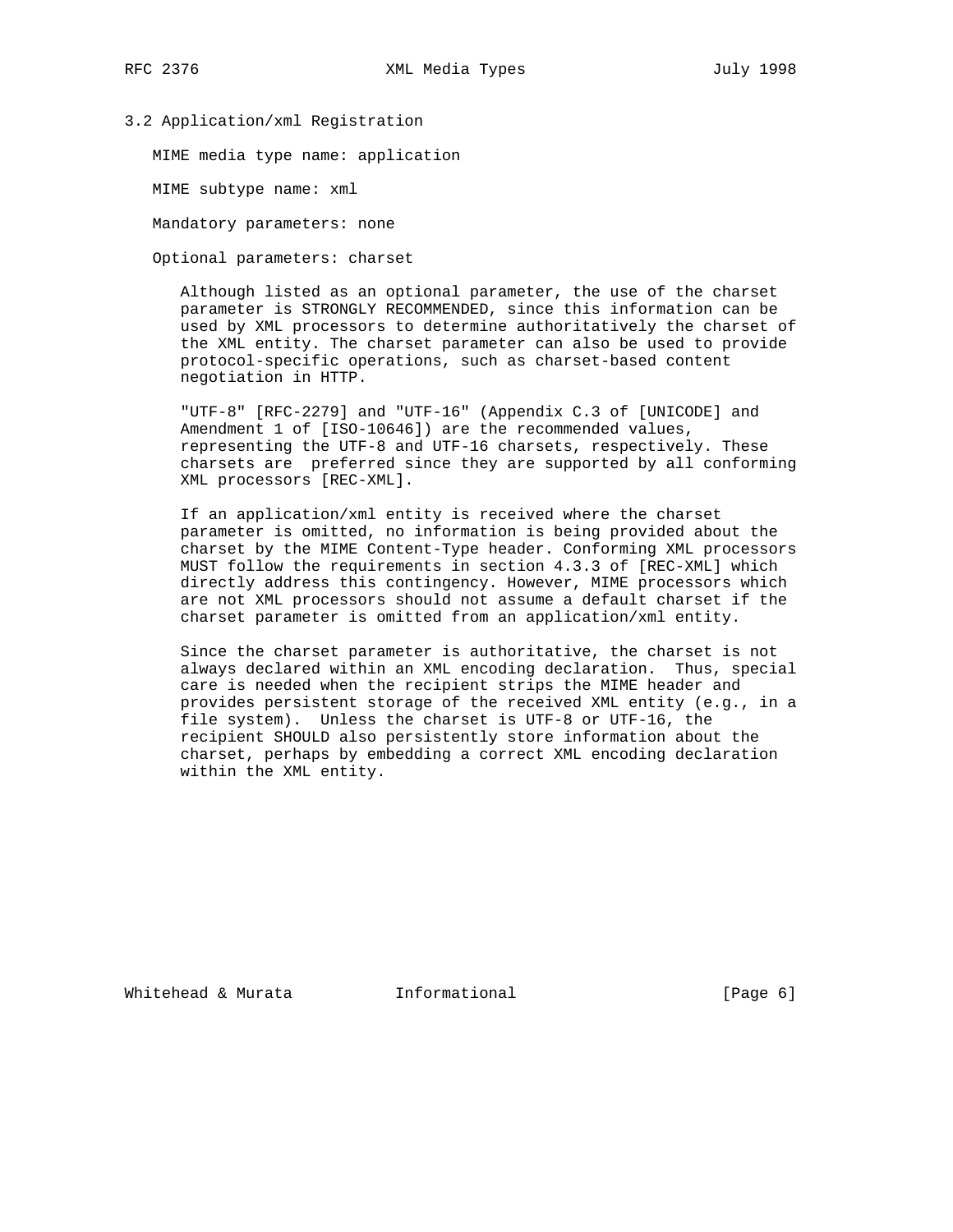Encoding considerations:

 This media type MAY be encoded as appropriate for the charset and the capabilities of the underlying MIME transport. For 7-bit transports, data in both UTF-8 and UTF-16 is encoded in quoted printable or base64. For 8-bit clean transport (e.g., ESMTP, 8BITMIME, or NNTP), UTF-8 is not encoded, but UTF-16 is base64 encoded. For binary clean transport (e.g., HTTP), no content transfer-encoding is necessary.

Security considerations:

See section 4 below.

Interoperability considerations:

 XML has proven to be interoperable for import and export from multiple XML authoring tools.

Published specification: see [REC-XML]

Applications which use this media type:

 XML is device-, platform-, and vendor-neutral and is supported by a wide range of Web user agents and XML authoring tools.

Additional information:

Magic number(s): none

 Although no byte sequences can be counted on to always be present, XML entities in ASCII-compatible charsets (including UTF-8) often begin with hexadecimal 3C 3F 78 6D 6C ("<?xml"), and those in UTF-16 often begin with hexadecimal FE FF 00 3C 00 3F 00 78 00 6D or FF FE 3C 00 3F 00 78 00 6D 00 (the Byte Order Mark (BOM) followed by "<?xml"). For more information, see Annex F of [REC- XML].

File extension(s): .xml, .dtd Macintosh File Type Code(s): "TEXT"

Person & email address for further information:

 Dan Connolly <connolly@w3.org> Murata Makoto (Family Given) <murata@fxis.fujixerox.co.jp>

Intended usage: COMMON

Whitehead & Murata **Informational Informational** [Page 7]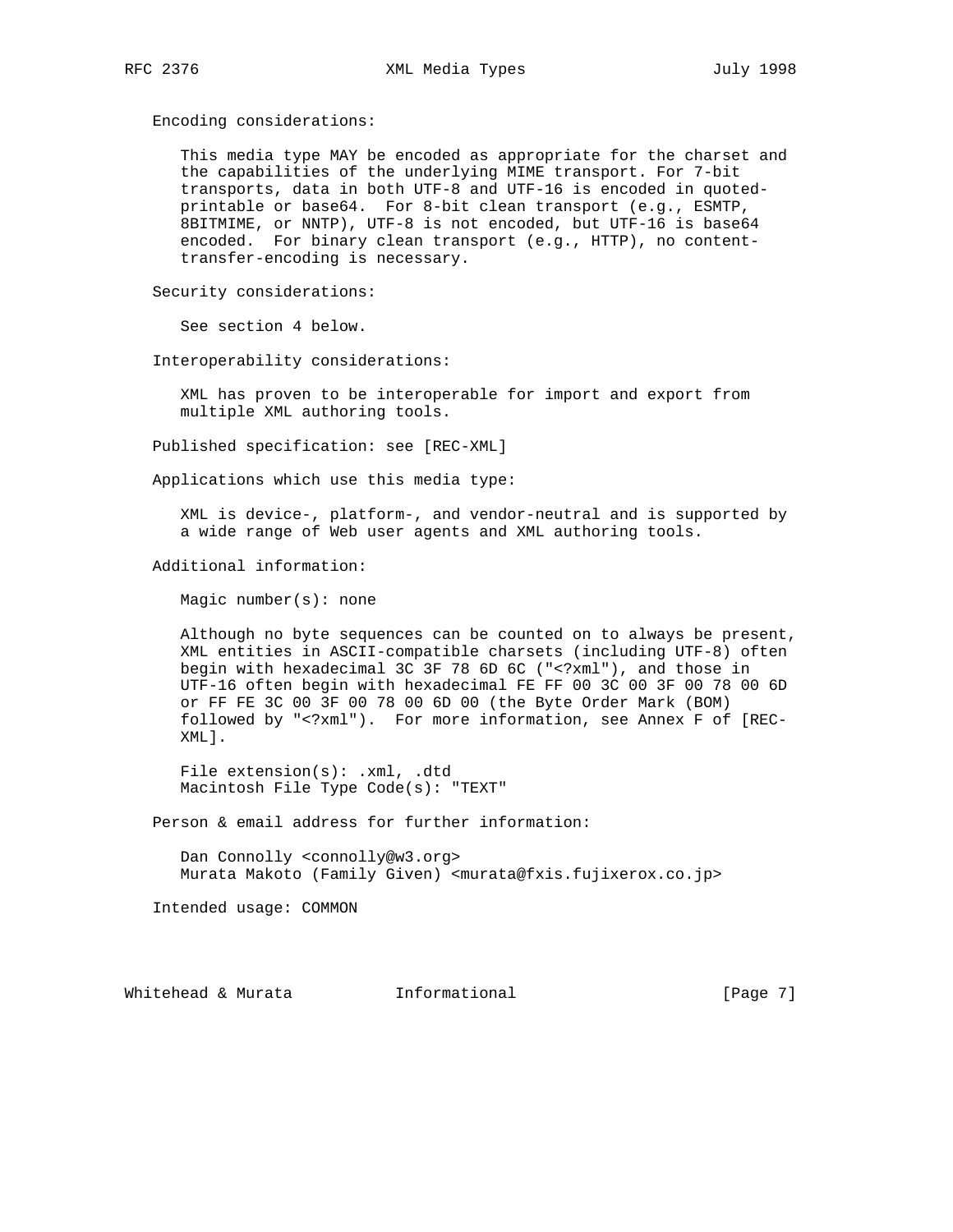Author/Change controller:

 The XML specification is a work product of the World Wide Web Consortium's XML Working Group, and was edited by:

 Tim Bray <tbray@textuality.com> Jean Paoli <jeanpa@microsoft.com> C. M. Sperberg-McQueen <cmsmcq@uic.edu>

 The W3C, and the W3C XML working group, has change control over the XML specification.

4 Security Considerations

 XML, as a subset of SGML, has the same security considerations as specified in [RFC-1874].

 To paraphrase section 3 of [RFC-1874], XML entities contain information to be parsed and processed by the recipient's XML system. These entities may contain and such systems may permit explicit system level commands to be executed while processing the data. To the extent that an XML system will execute arbitrary command strings, recipients of XML entities may be at risk. In general, it may be possible to specify commands that perform unauthorized file operations or make changes to the display processor's environment that affect subsequent operations.

 Use of XML is expected to be varied, and widespread. XML is under scrutiny by a wide range of communities for use as a common syntax for community-specific metadata. For example, the Dublin Core group is using XML for document metadata, and a new effort has begun which is considering use of XML for medical information. Other groups view XML as a mechanism for marshalling parameters for remote procedure calls. More uses of XML will undoubtedly arise.

 Security considerations will vary by domain of use. For example, XML medical records will have much more stringent privacy and security considerations than XML library metadata. Similarly, use of XML as a parameter marshalling syntax necessitates a case by case security review.

 XML may also have some of the same security concerns as plain text. Like plain text, XML can contain escape sequences which, when displayed, have the potential to change the display processor environment in ways that adversely affect subsequent operations. Possible effects include, but are not limited to, locking the keyboard, changing display parameters so subsequent displayed text is unreadable, or even changing display parameters to deliberately

Whitehead & Murata **Informational Informational** [Page 8]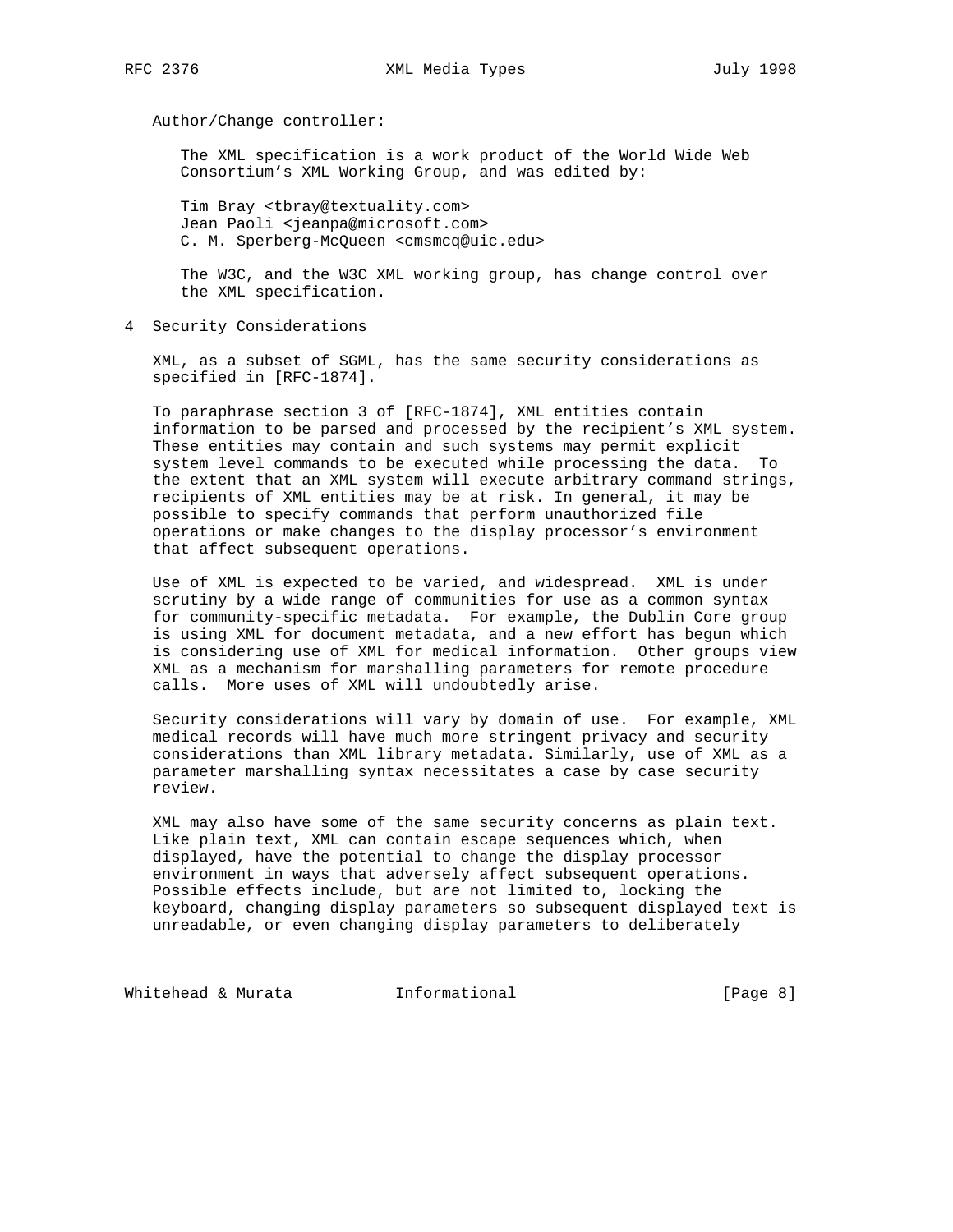obscure or distort subsequent displayed material so that its meaning is lost or altered. Display processors should either filter such material from displayed text or else make sure to reset all important settings after a given display operation is complete.

 Some terminal devices have keys whose output, when pressed, can be changed by sending the display processor a character sequence. If this is possible the display of a text object containing such character sequences could reprogram keys to perform some illicit or dangerous action when the key is subsequently pressed by the user. In some cases not only can keys be programmed, they can be triggered remotely, making it possible for a text display operation to directly perform some unwanted action. As such, the ability to program keys should be blocked either by filtering or by disabling the ability to program keys entirely.

 Note that it is also possible to construct XML documents which make use of what XML terms "entity references" (using the XML meaning of the term "entity", which differs from the MIME definition of this term), to construct repeated expansions of text. Recursive expansions are prohibited [REC-XML] and XML processors are required to detect them. However, even non-recursive expansions may cause problems with the finite computing resources of computers, if they are performed many times.

5 The Byte Order Mark (BOM) and Conversions to/from UTF-16

 The XML Recommendation, in section 4.3.3, specifies that UTF-16 XML entities must begin with a byte order mark (BOM), which is the ZERO WIDTH NO-BREAK SPACE character, hexadecimal sequence 0xFEFF (or 0xFFFE, depending on endian). The XML Recommendation further states that the BOM is an encoding signature, and is not part of either the markup or the character data of the XML document.

 Due to the BOM, applications which convert XML from the UTF-16 encoding to another encoding SHOULD strip the BOM before conversion. Similarly, when converting from another encoding into UTF-16, the BOM SHOULD be added after conversion is complete.

6 Examples

 The examples below give the value of the Content-type MIME header and the XML declaration (which includes the encoding declaration) inside the XML entity. For UTF-16 examples, the Byte Order Mark character is denoted as "{BOM}", and the XML declaration is assumed to come at the beginning of the XML entity, immediately following the BOM. Note that other MIME headers may be present, and the XML entity may

Whitehead & Murata **Informational Informational Informational**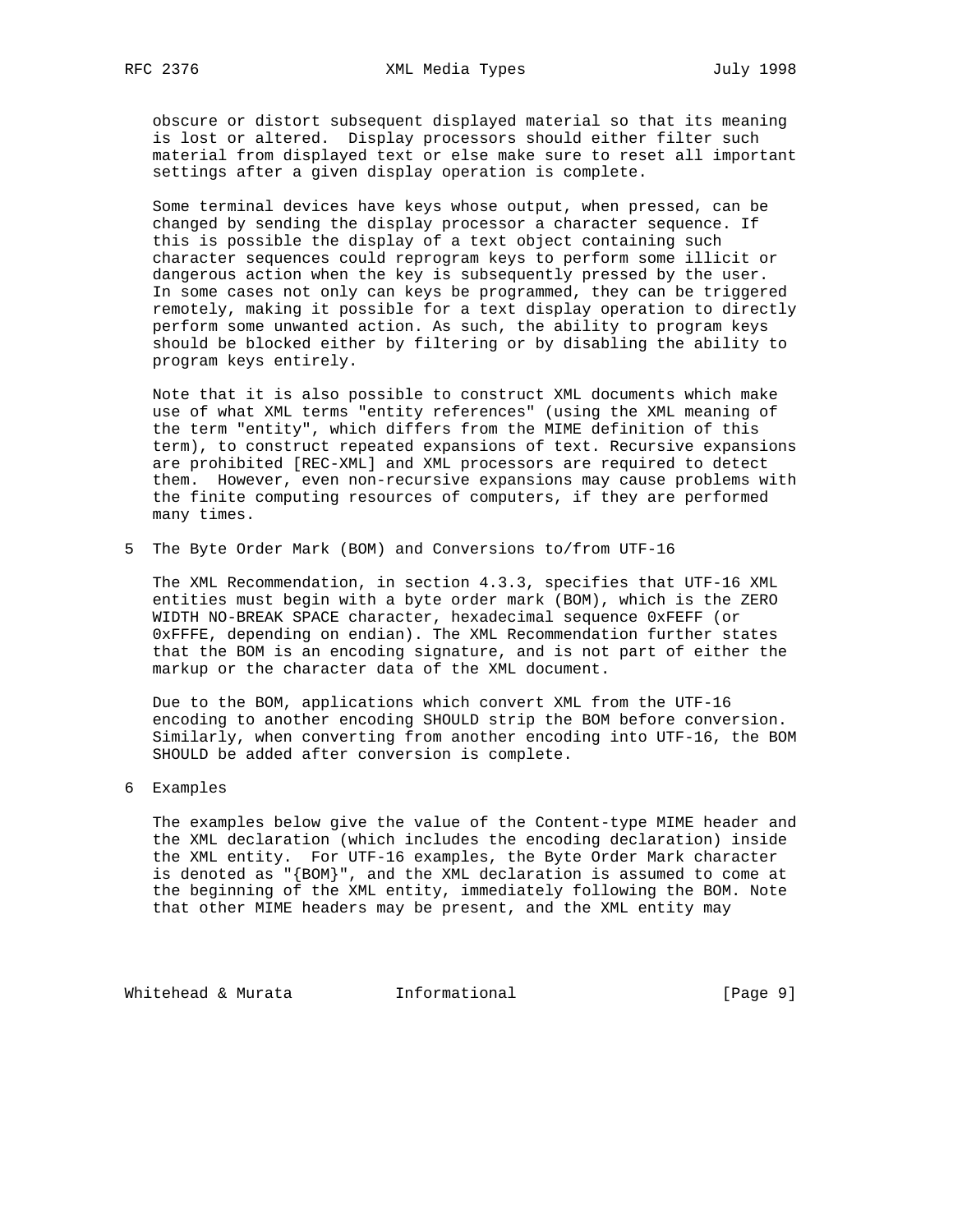contain other data in addition to the XML declaration; the examples focus on the Content-type header and the encoding declaration for clarity.

6.1 text/xml with UTF-8 Charset

Content-type: text/xml; charset="utf-8"

<?xml version="1.0" encoding="utf-8"?>

 This is the recommended charset value for use with text/xml. Since the charset parameter is provided, MIME and XML processors must treat the enclosed entity as UTF-8 encoded.

 If sent using a 7-bit transport (e.g. SMTP), the XML entity must use a content-transfer-encoding of either quoted-printable or base64. For an 8-bit clean transport (e.g., ESMTP, 8BITMIME, or NNTP), or a binary clean transport (e.g., HTTP) no content-transfer-encoding is necessary.

6.2 text/xml with UTF-16 Charset

Content-type: text/xml; charset="utf-16"

{BOM}<?xml version='1.0' encoding='utf-16'?>

 This is possible only when the XML entity is transmitted via HTTP, which uses a MIME-like mechanism and is a binary-clean protocol, hence does not perform CR and LF transformations and allows NUL octets. This differs from typical text MIME type processing (see section 19.4.1 of HTTP 1.1 [RFC-2068] for details).

 Since HTTP is binary clean, no content-transfer-encoding is necessary.

6.3 text/xml with ISO-2022-KR Charset

Content-type: text/xml; charset="iso-2022-kr"

<?xml version="1.0" encoding='iso-2022-kr'?>

 This example shows text/xml with a Korean charset (e.g., Hangul) encoded following the specification in [RFC-1557]. Since the charset parameter is provided, MIME and XML processors must treat the enclosed entity as encoded per [RFC-1557].

 Since ISO-2022-KR has been defined to use only 7 bits of data, no content-transfer-encoding is necessary with any transport.

Whitehead & Murata **Informational** [Page 10]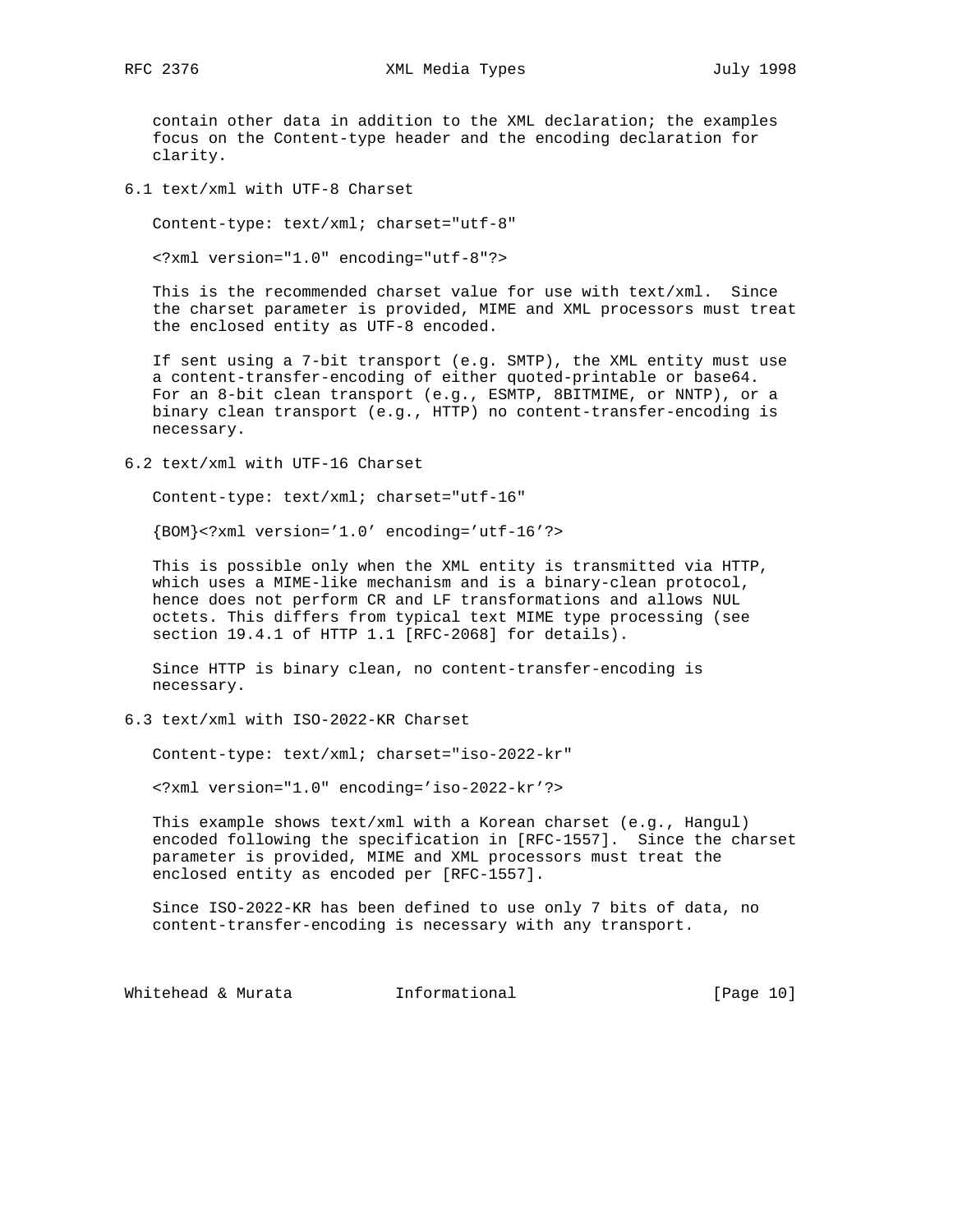6.4 text/xml with Omitted Charset

Content-type: text/xml

{BOM}<?xml version="1.0" encoding="utf-16"?>

 This example shows text/xml with the charset parameter omitted. In this case, MIME and XML processors must assume the charset is "us ascii", the default charset value for text media types specified in [RFC-2046]. The default of "us-ascii" holds even if the text/xml entity is transported using HTTP.

 Omitting the charset parameter is NOT RECOMMENDED for text/xml. For example, even if the contents of the XML entity are UTF-16 or UTF-8, or the XML entity has an explicit encoding declaration, XML and MIME processors must assume the charset is "us-ascii".

6.5 application/xml with UTF-16 Charset

Content-type: application/xml; charset="utf-16"

{BOM}<?xml version="1.0"?>

 This is a recommended charset value for use with application/xml. Since the charset parameter is provided, MIME and XML processors must treat the enclosed entity as UTF-16 encoded.

 If sent using a 7-bit transport (e.g., SMTP) or an 8-bit clean transport (e.g., ESMTP, 8BITMIME, or NNTP), the XML entity must be encoded in quoted-printable or base64. For a binary clean transport (e.g., HTTP), no content-transfer-encoding is necessary.

6.6 application/xml with ISO-2022-KR Charset

Content-type: application/xml; charset="iso-2022-kr"

<?xml version="1.0" encoding="iso-2022-kr"?>

 This example shows application/xml with a Korean charset (e.g., Hangul) encoded following the specification in [RFC-1557]. Since the charset parameter is provided, MIME and XML processors must treat the enclosed entity as encoded per [RFC-1557], independent of whether the XML entity has an internal encoding declaration (this example does show such a declaration, which agrees with the charset parameter).

 Since ISO-2022-KR has been defined to use only 7 bits of data, no content-transfer-encoding is necessary with any transport.

Whitehead & Murata **Informational Informational** [Page 11]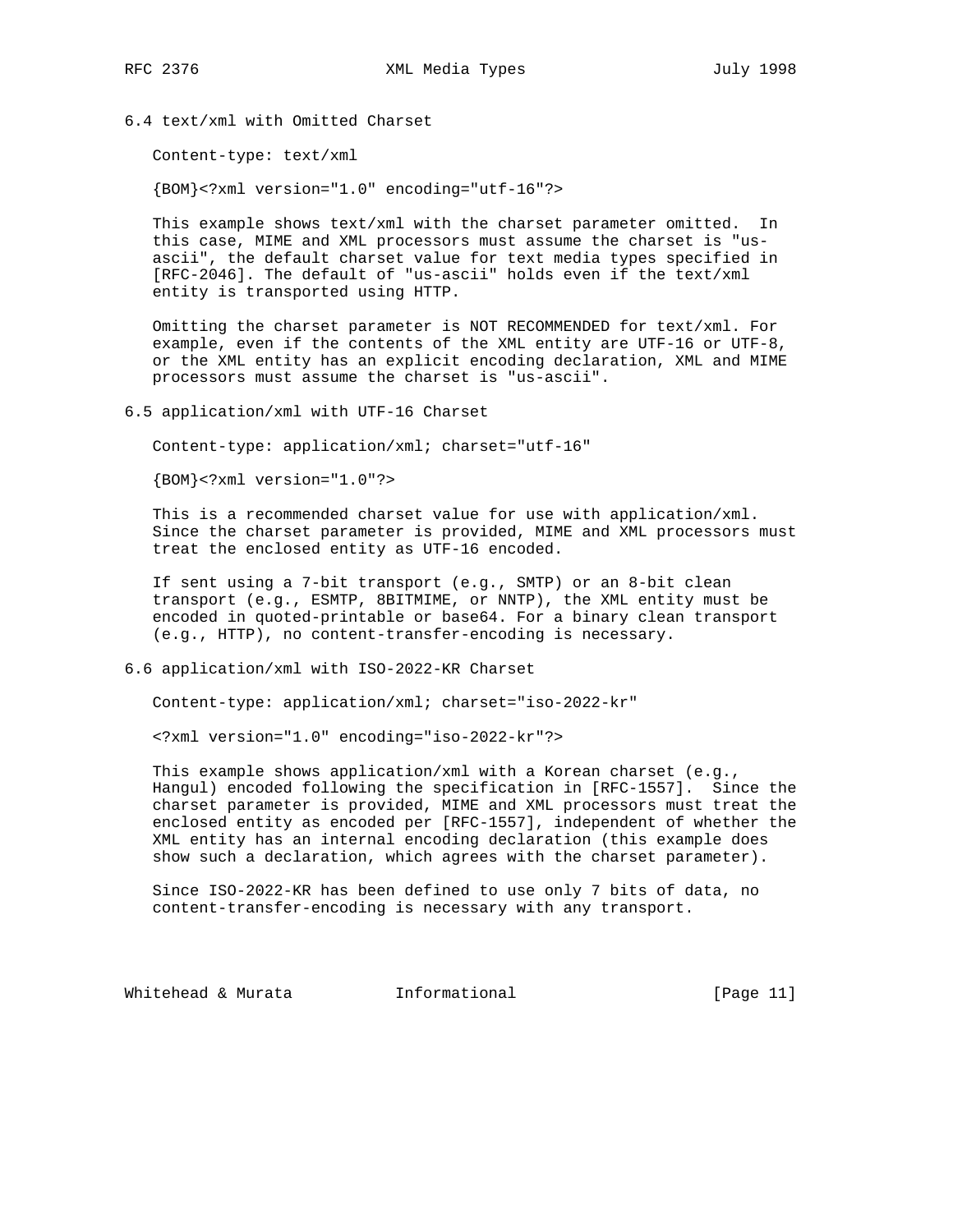RFC 2376 XML Media Types July 1998

6.7 application/xml with Omitted Charset and UTF-16 XML Entity

Content-type: application/xml

{BOM}<?xml version='1.0'?>

 For this example, the XML entity begins with a BOM. Since the charset has been omitted, a conforming XML processor follows the requirements of [REC-XML], section 4.3.3. Specifically, the XML processor reads the BOM, and thus knows deterministically that the charset encoding is UTF-16.

 An XML-unaware MIME processor should make no assumptions about the charset of the XML entity.

6.8 application/xml with Omitted Charset and UTF-8 Entity

Content-type: application/xml

<?xml version='1.0'?>

 In this example, the charset parameter has been omitted, and there is no BOM. Since there is no BOM, the XML processor follows the requirements in section 4.3.3, and optionally applies the mechanism described in appendix F (which is non-normative) of [REC-XML] to determine the charset encoding of UTF-8. The XML entity does not contain an encoding declaration, but since the encoding is UTF-8, this is still a conforming XML entity.

 An XML-unaware MIME processor should make no assumptions about the charset of the XML entity.

6.9 application/xml with Omitted Charset and Internal Encoding Declaration

Content-type: application/xml

<?xml version='1.0' encoding="ISO-10646-UCS-4"?>

 In this example, the charset parameter has been omitted, and there is no BOM. However, the XML entity does have an encoding declaration inside the XML entity which specifies the entity's charset. Following the requirements in section 4.3.3, and optionally applying the mechanism described in appendix F (non-normative) of [REC-XML], the XML processor determines the charset encoding of the XML entity (in this example, UCS-4).

Whitehead & Murata **Informational Informational** [Page 12]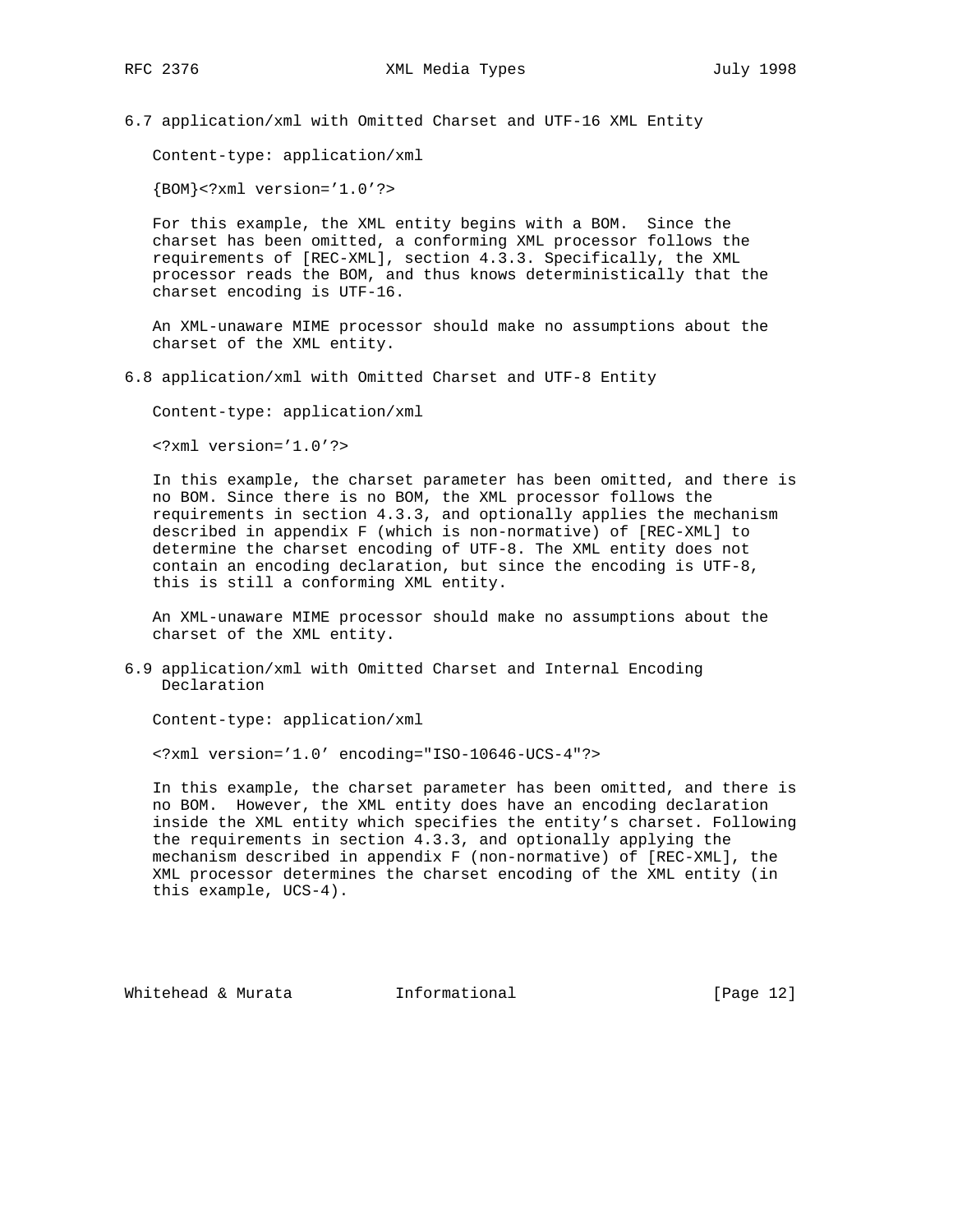An XML-unaware MIME processor should make no assumptions about the charset of the XML entity.

- 7 References
	- [ISO-10646] ISO/IEC, Information Technology Universal Multiple- Octet Coded Character Set (UCS) - Part 1: Architecture and Basic Multilingual Plane, May 1993.
	- [ISO-8897] ISO (International Organization for Standardization) ISO 8879:1986(E) Information Processing -- Text and Office Systems -- Standard Generalized Markup Language (SGML). First edition -- 1986- 10-15.
	- [REC-XML] T. Bray, J. Paoli, C. M. Sperberg-McQueen, "Extensible Markup Language (XML)" World Wide Web Consortium Recommendation REC- xml-19980210. http://www.w3.org/TR/1998/REC-xml-19980210.
	- [RFC-1557] Choi, U., Chon, K., and H. Park. "Korean Character Encoding for Internet Messages", RFC 1557. December, 1993.
	- [RFC-1874] Levinson, E., "SGML Media Types", RFC 1874. December 1995.
	- [RFC-2119] Bradner, S., "Key words for use in RFCs to Indicate Requirement Levels", BCP 14, RFC 2119, March 1997.
	- [RFC-2045] Freed, N., and N. Borenstein, "Multipurpose Internet Mail Extensions (MIME) Part One: Format of Internet Message Bodies", RFC 2045, November 1996.
	- [RFC-2046] Freed, N., and N. Borenstein, "Multipurpose Internet Mail Extensions (MIME) Part Two: Media Types", RFC 2046, November 1996.
	- [RFC-2068] Fielding, R., Gettys, J., Mogul, J., Frystyk, H., and T. Berners-Lee, "Hypertext Transfer Protocol -- HTTP/1.1", RFC 2068, January 1997.
	- [RFC-2279] Yergeau, F., "UTF-8, a transformation format of ISO 10646", RFC 2279, January 1998.
	- [UNICODE] The Unicode Consortium, "The Unicode Standard -- Version 2.0", Addison-Wesley, 1996.

Whitehead & Murata **Informational** [Page 13]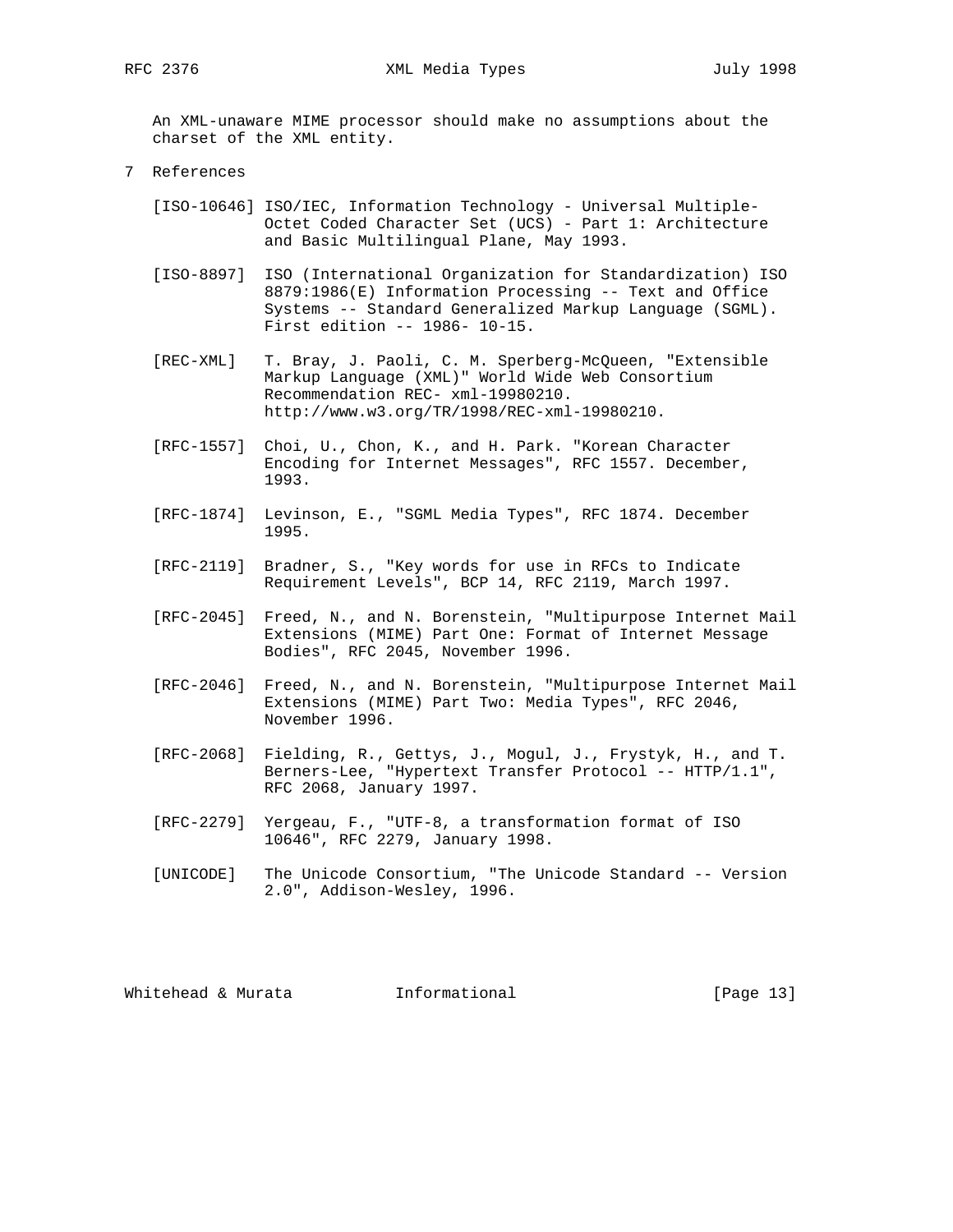#### 8 Acknowledgements

 Chris Newman and Yaron Y. Goland both contributed content to the security considerations section of this document. In particular, some text in the security considerations section is copied verbatim from work in progress, draft-newman-mime-textpara-00, by permission of the author. Chris Newman additionally contributed content to the encoding considerations sections. Dan Connolly contributed content discussing when to use text/xml. Discussions with Ned Freed and Dan Connolly helped refine the author's understanding of the text media type; feedback from Larry Masinter was also very helpful in understanding media type registration issues.

 Members of the W3C XML Working Group and XML Special Interest group have made significant contributions to this document, and the authors would like to specially recognize James Clark, Martin Duerst, Rick Jelliffe, Gavin Nicol for their many thoughtful comments.

## 9 Addresses of Authors

 E. James Whitehead, Jr. Dept. of Information and Computer Science University of California, Irvine Irvine, CA 92697-3425

EMail: ejw@ics.uci.edu

 Murata Makoto (Family Given) Fuji Xerox Information Systems, KSP 9A7, 2-1, Sakado 3-chome, Takatsu-ku, Kawasaki-shi, Kanagawa-ken, 213 Japan

EMail: murata@fxis.fujixerox.co.jp